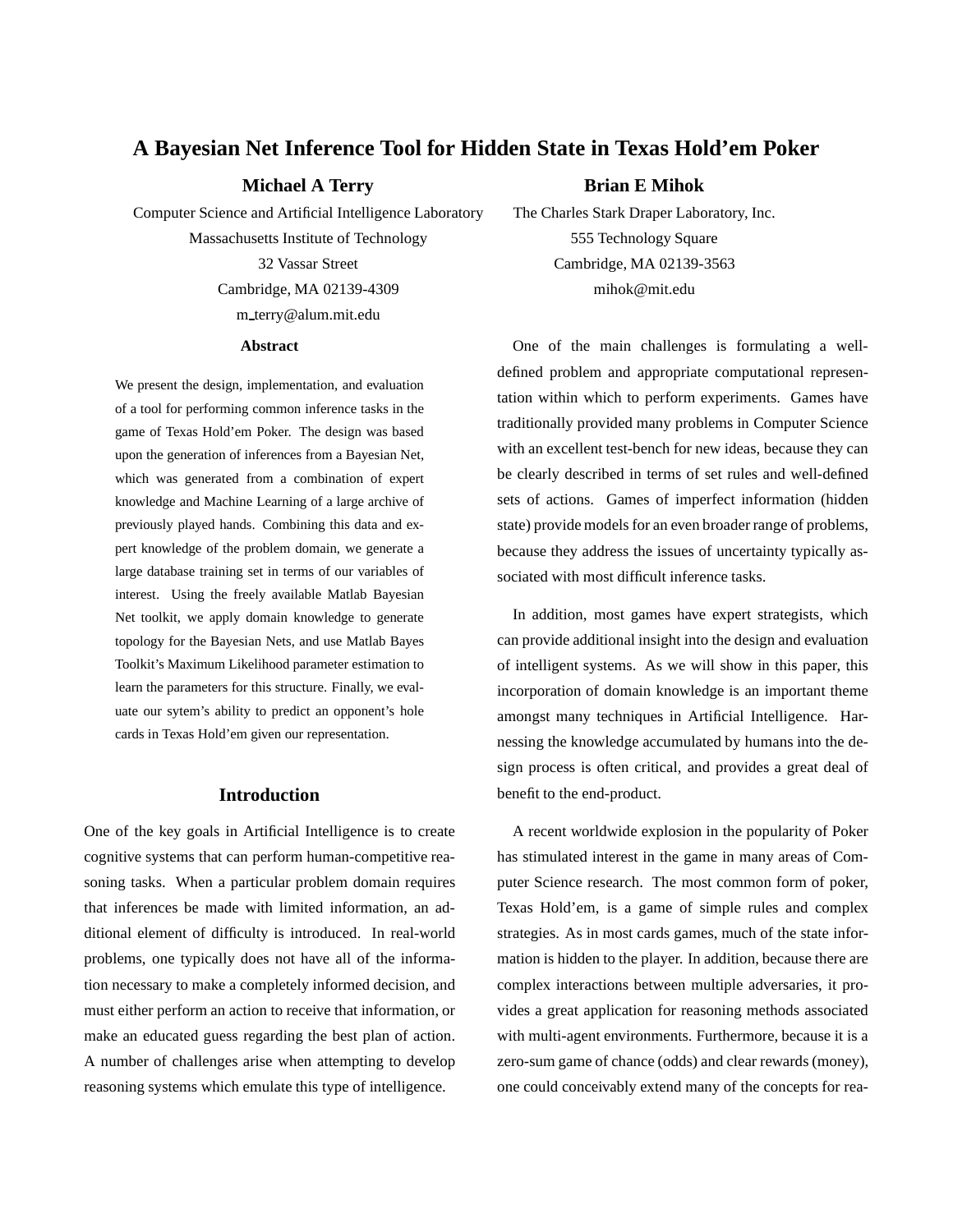soning in Hold'em to disciplines such as Economics.

This paper presents our efforts to design, implement and evaluate a system for Bayesian inference in the domain of Limit Hold'em Poker. To address these tasks of reasoning under uncertainty, we investigate the possibility of using probabilistic inference methods that fall under the umbrella of Statistical Learning. These techniques have been used in a number of problem domains, and demonstrate a great deal of success and recent advances in Computer Science research. The next section of this paper describes the background information related to poker strategy and the statistical inference methods we have incorporated into our design. This is followed up by the requirements and motivation for our systems. Next, the design tradeoffs associated with our particular implementation are presented. Finally, we describe the results from our inference system on a number of validation tests.

# **Background**

#### **Games**

Throughout this history of Games and Artificial Intelligence, a number of significant benchmarks have been achieved by computers that can produce human-competitive strategies. In the textbook example, Chess has been shown to be 'solvable' through exhaustive search methods. The degree of success of this approach is highly determined by the overall computational power of the hardware platform. However, in comparing these search algorithms (i.e. minimax) with the nature of human strategic reasoning, the parallels between the two are minimal. Humans reason according to relationships between different types of moves and positions, and determine a strategy accordingly. This is entirely different from machine strategy, which usually involves some calculations/evaluations and the use of heuristics. Essentially, humans are able reduce the search space of their exploration, based upon domain knowledge with seemingly little effort. More recent efforts have shown the possibility of capturing domain knowledge into search of a solution space (Koza *et al.* 2003). Although these and similar techniques

show promise for performing a seemingly more intelligent search for solutions, the problem of representation of this domain knowledge remains a significant challenge. In addition, when a particular problem domain introduces elements of uncertainty, the level of complexity of this representation further increases. Poker is a game of uncertain information and complex strategy. Although the rules and action possibilities are very simple, good human strategy incorporates factors such as deception(i.e. bluffing), odds, and psychology. Thus, brute-force tactics would not be sufficient for determining an effective strategy. Unlike chess, algorithms for poker strategy must incorporate a concise representation of a great deal of domain knowledge, much of which is related to the uncertainty of the game. However, information about rules, strategy information, and other nuances of a particular problem domain are difficult to represent in machines using the programming techniques and data structures of modern digital computers. One intuitive way this information is conveyed in machine learning is through the description of game factors as variables. In games, a variable can represent a wide range of concepts including those related to the physical, conceptual, temporal realms. Rules of a game, a player's actions, and relevant state information can all be captured through the declaration of domains and variables. In machine learning, examples of actions in a game are presented in terms of these variables, and algorithms are used to 'learn' the patterns or relationships between these variables. When uncertainty is involved, Bayesian Nets provide a way to model probabilistic information, given some evidence or observations about the situation. These technique apply very well to the domain of poker, since the variables of interest are closely tied to the uncertainty of information.

### **Poker Strategy**

In poker the goal is to maximize the expected value over all of your actions, so that a player sees the maximum longterm winning over a number of hands. Given a wide variety of information available at every stage in the game,session, or tournament, one must make their decisions to maximize this expectation. In live action poker, not only does a player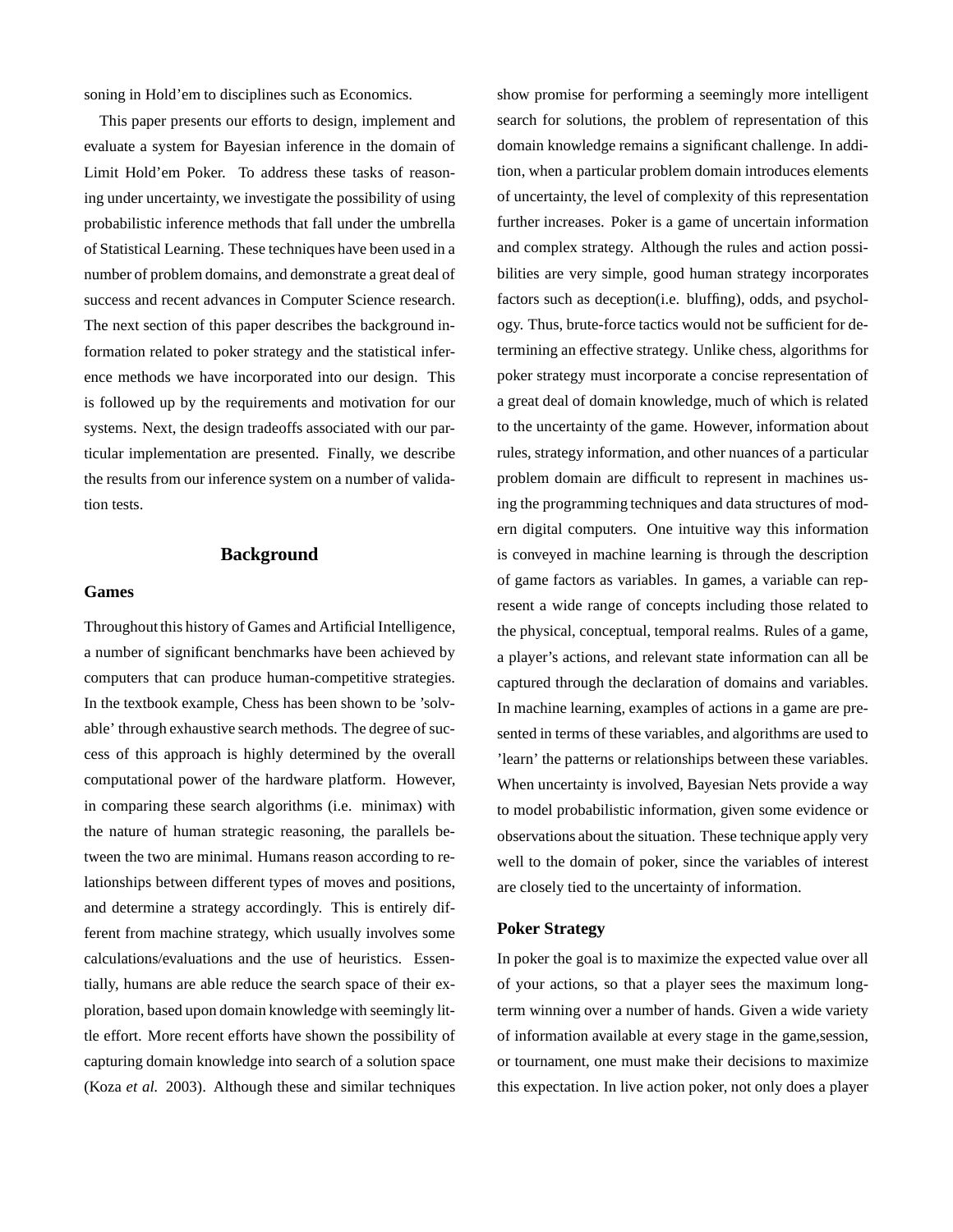have information about the game actions of an opponent, he also has a wide variety of physical cues, or 'tells' regarding an opponent's actions from which to infer information about the state of the game. These cues are critical for live action play, but nearly absent in Internet poker play. Fortunately for a computer inference strategy, this means a reduction in the number of variables it can take into account.

Good poker strategy incorporates numerous levels of thinking regarding the multitude of variables available to a player. Every action in the game releases more information about the hidden state of the game(opponents' hole cards), and the player must use this information to construct a model about the state of the game. Our goal in this project is to generate a representation of the hidden state in Hold'em, and construct an inference tool to extract this information from betting patterns in a database of statistics from previously played hands.

To illustrate the complexity of inference tasks an intermediate player may consider in Hold'em, consider this simplified two-player scenario between the Hero and the Villain, a habitual bluffer.

Pre-flop actions:

Hero holds the Queen of Clubs and King of Clubs. -reasoning that *his starting cards above average*,

#### **Hero raises**.

### **Villiain calls the raise.**

They both proceed to the next round.

Flop: Two of hearts, Queen of hearts, Jack of spades -reasoning *his hand is strong*(pair of queens), and *his hand can get stronger*(straight),

#### **Hero bets.**

### **Villain calls.**

Turn Ace of hearts. -Hero reasons that the Ace hurts his overall ranking

-despite this belief Hero continues to show strength. A check here would reveal too much weakness.

# **Hero bets.**

### **Villain raises.**

At this point, the Hero is put in a tough situation and must

think on multiple *levels* about how to act. Hero looks to answer questions of the following type:

- How strong is my pair of queens compared to other possible hands? Is the size of the pot big enough to justify proceeding with a weaker holding?(Level 0)
- What is the likelihood that my opponent holds an ace? (Level 1)
- What does he think I have? Does he know that my hand becomes much weaker when an Ace hits the turn? (Level 2)
- Does he know that I know he is a habitual bluffer? If he knows I know this information, would he continue bluffing with nothing here? (Level 3)

We place a great deal of emphasis on these *levels* of reasoning because they provide a framework from which to generate a winning strategy, and more easily classify inference tasks. Expert players are known to routinely perform up to level 4 or 5 reasoning.

The emphasis of existing poker research has been on opponent modeling via neural nets (Davidson 1999), and simplifying minimax search for game theoretic optimum for Hold'em games of two players(Billings *et al.* 2003) . Although the neural net strategy may be successful in detecting patterns in one's opponents bets, it is not clear how to extract relevant information from these learned structures to generate an appropriate strategy. For our system, we are looking to build upon lower-level inferences to guide higher-level strategic reasoning.

Also, one would not anticipate that a strategy optimized for two-player(heads-up) play could be extensible to multiway action. Our learning strategy makes no assumptions about the expected number of opponents.

#### **Bayesian Nets**

Bayesian Nets, also known as belief networks, provide a powerful tool for making inferences under situation of uncertainty. They are a graphical method for representing quantities of information in the form of connected graphs and conditional probability distribution. Critical to the idea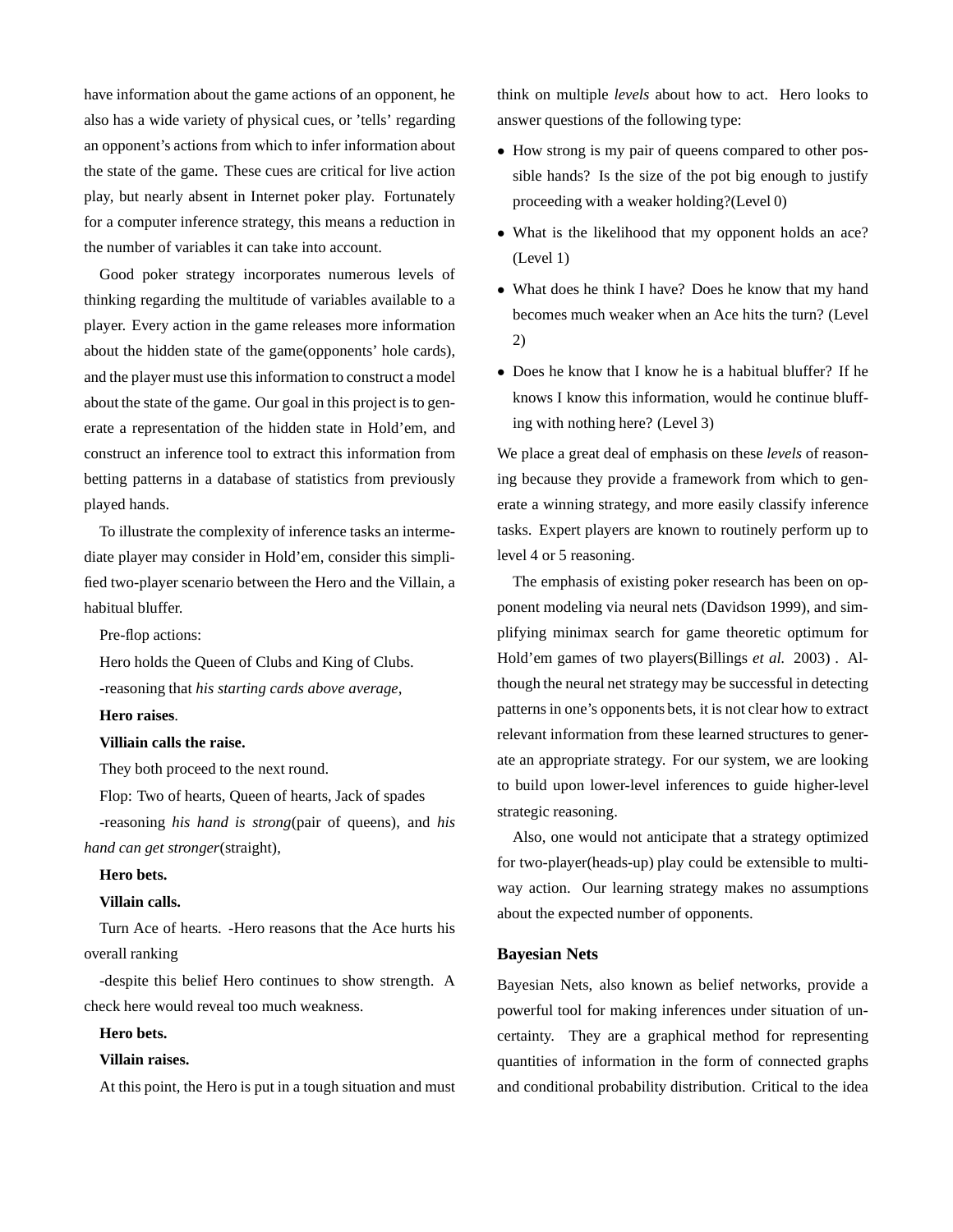is the use of Bayes' Rule to update our beliefs about the state of the world:

$$
P(A|B) = \frac{P(B|A)P(A)}{P(B)}\tag{1}
$$

The Bayesian Net essentially decouples the complex relationships between different variables(nodes) in the game state by explicitly specifying the direct influence of variables to other variables in the form of a parent-child connections. Any observations on variables goes into the model as evidence, and the probability distributions of the graph are updated accordingly. These observed nodes become 'instantiated', and often times simplify the inference process by jisjointing the graph into subnets of the full net.

One drawback to this approach is that a large training database is needed to automatically learn the structure and/or parameters for a Bayesian Net. For a particular problem domain, this approach may not be possible, or the generation or retrieval of this information may not be feasible. Therefore, either of these steps can be substituted by human design by experts. The benefit of using Bayesian Nets for inference is that very limited information is needed to perform inference. Also, since this is a acyclic graph representation, it is easy to represent the relationships between various quantities as connections in this graph.

Another area of difficulty for Bayesian Nets lies in active learning of the structure and parameters of a Bayesian Nets containing large numbers of continuous nodes. Traditionally, this problem has been addressed through the strategic discretization of continuous nodes into appropriate ranges of values. We have taken this approach, generating a very simple discretizaiton policy for our variables of interest.

For more recent advances in the treatment of continuous nodes for Bayesian Nets, see (Davies & Moore 2002) (Davies 2002).

# **Requirements and Motivation**

#### **Training Database**

One of the crucial elements of developing the inference tool is to be able to provide the Bayesian Net with training data so that it could learn the parameters associated with making the inference of the villain's hole cards. Without this data, the Bayesian Net would have no way of knowing how to act and the project would simply not be possible. The best source of information for Texas Hold'em comes in the form of hand history databases, which we will simply refer to as hand histories. Hand histories contain all of the information about a game, including the players, the actions each player took, the community cards, and ultimately what each player had at showdown and how much they won. Stated simply, hand histories are a log of a game. Hand histories are available or can be generated through a variety of different sources, including several sources online. In addition, the University of Alberta has a freely available hand history database that can be used to train artificially intelligent poker players or inference agents.

However, each of the different sources comes with a different format on how the data is stored. As a result, a design tradeoff exists between taking the time to develop the most general information extraction method possible versus the complexity of implementation. On the one hand, creating a general information extraction method allows us to use multiple different hand history formats, thereby increasing the corpus of data available to train the Bayesian Net. However, unless the implementors have experience and are skilled in the area of general information extraction, this could quickly develop into a project all by itself.

Given these basic criteria, two options were considered for implementation. The first method considered was to implement a system similar to (Freitag & McCallum 2000) This paper was half of the subject matter we presented in our advanced lecture given March 30 in class. In this paper, Freitag and McCallum discuss the use of modified hidden Markov model structures to extract key information from human readable text. The HMM structure in their paper was modified to fundamentally divide the nodes into target states and non-target states. The target states are the nodes from which the key information is extracted. The non-target states are then subdivided into background states, prefix states, and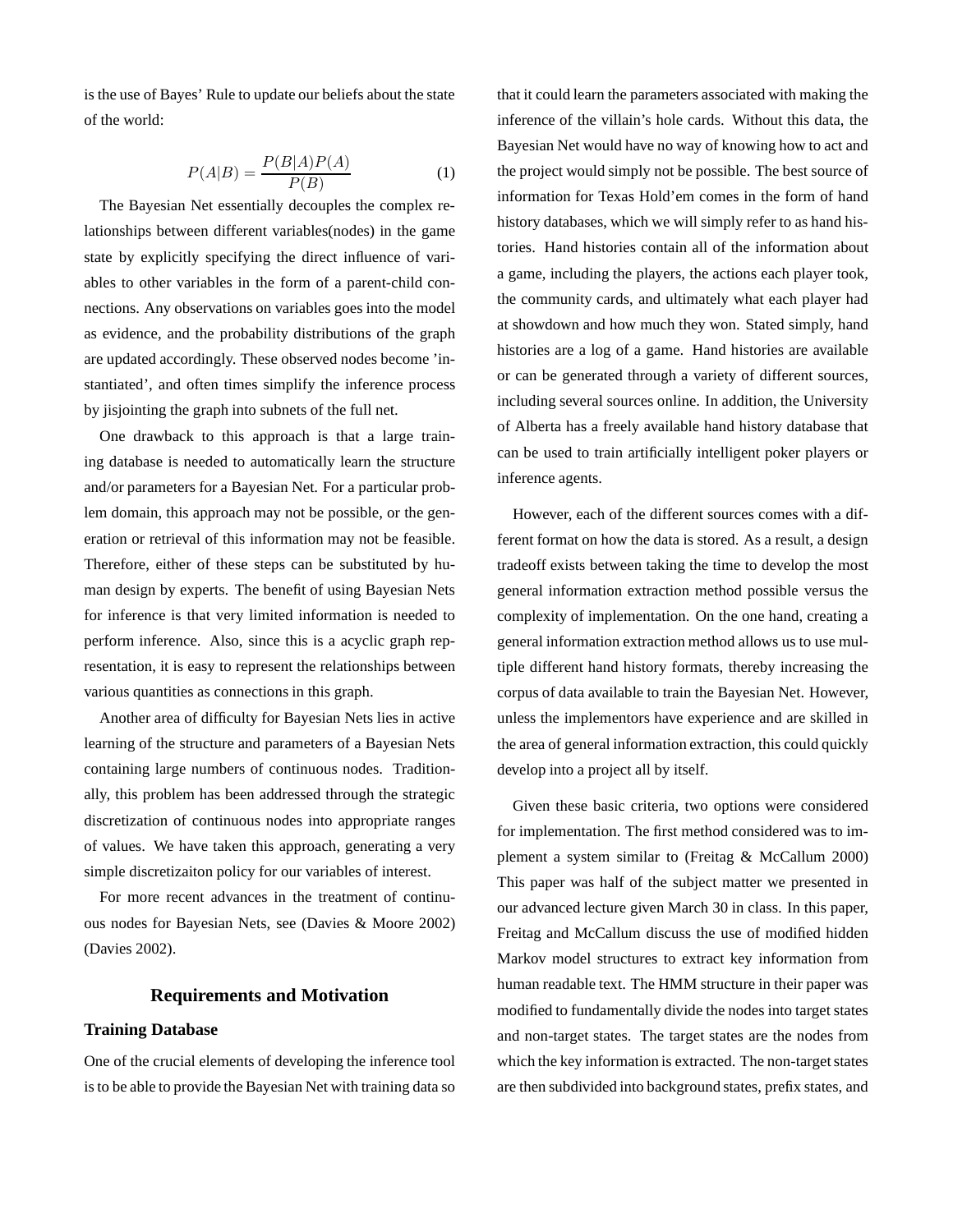suffix states. With this modified version of the HMM, the text must start in a background state, then transition into a chain of prefixes. From the prefix chain, the text must go to a target state, after which it must transition to a suffix and then back to the background. In doing so, the independence of the transitions for the HMM is no longer valid, but instead, the HMM must follow certain predefined paths. Training sets are selected and all the targets in the sets are labelled. The best HMM structure is then learned using the Viterbi and Baum-Welch algorithms.

The other type of information extraction method evaluated was to write a parser in a to-be-determined programming language for a specific type of hand history. Instead of attempting to learn a general structure that extracts the information from a generic format, the parser would be written to be format specific. If the format changed or a different type of hand history was desired, then the parser would either have to be modified or a new parser would have to be written.

Given the above information and the constraints of the project, writing a parser for a specific type of hand history format was selected. Several key factors caused this decision. One such factor was that the method described by Freitag and McCallum requires the creation of a separate HMM for each variable to be extracted. As a result, each variable contained in the hand history, such as action or the players position, would require the learning of a separate HMM. This would substantially increase the amount of time necessary to extract the data. Additionally, not all of the data is specifically stated in the hand history, the pot odds a player faces (the amount of money in the pot compared to the amount of money required for the player to call) can be calculated based upon the information contained in the hand history, but is never actually directly stated. This development meant that we would have to post-process the data anyway, regardless of whether a parser was written or not. It then seemed logical that if the information needed to be processed as it became available anyway, that the parsing could be incorporated into the same file. The fact that we would be limited to only one format type would not be detrimental if we obtained enough hands of a certain format to allow for the proper training. It turns out that this was indeed the case. Furthermore, we have had a variety of experience writing code to parse out files before while we had never before attempted the system described by Freitag and McCallum. As a result, we knew that the implementation of this system would end up being much harder than we anticipated through the application of Murphy's Law. Finally, since our ultimate goal was to train a Bayesian Net, we understood that it would behoove us to get the information required by the Bayesian Net as soon as possible to allow for time to tweak the Net. We felt that the parser would result in the production of the data in the quickest manner.

#### **Game State Representation**

Another critical aspect of producing a high fidelity inference tool for Hold'em is the representation used for the state of the game. This concept was alluded to in the previous section. It is simply not enough to know a player's actions as produced by a hand history. Instead, all of a villain's actions must be considered in the context of the current state of a game. Indeed, a bet when the villain is the first player to act in a given round and he/she has a large amount of players behind them is quite different from a bet in late position when everyone checked around to the villain. In the first scenario, the villain bets knowing that he/she has the potential to be called and or raised by numerous other players, putting them at risk of investing much more money into the pot than just their bet. The fact that they are still willing to bet demonstrates a much stronger hand than in the second scenario. Here, the villain has the advantage of knowing how all of the players in the game acted before he/she has to act. When all the previous players acted passively, the villain has more insurance that they have the best hand or that they will at least not have to invest much more money. Given the importance of the state of the game in interpreting how a player acts, a design implementation be carefully designed to efficiently, but completely represent the state of the game. The subsequent sections discuss some of the major issues asso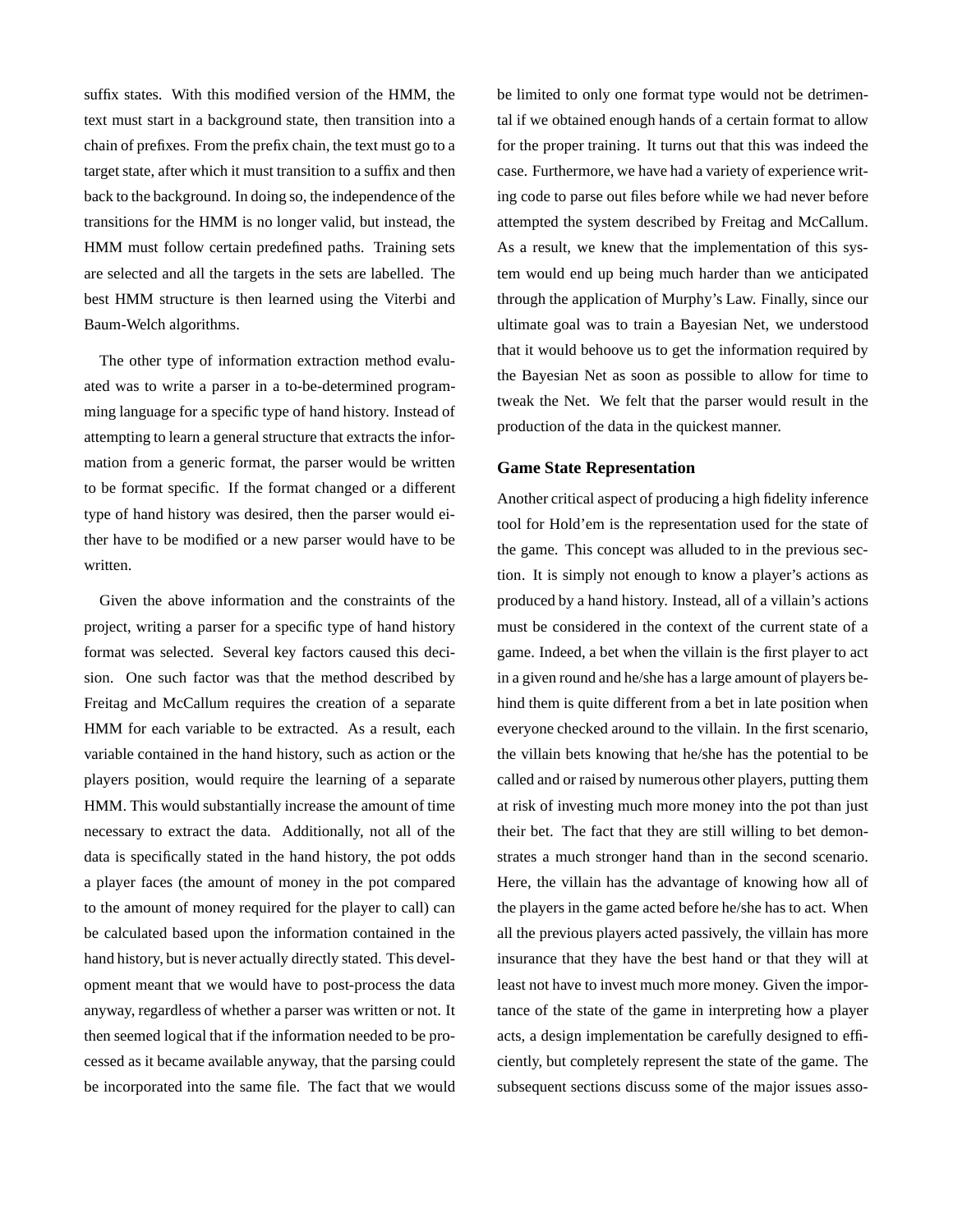ciated with this design.

Two drastically different classes of designs were evaluated for the representation of the game. The first was a graphical method while the second was a code-based method. Included as options in the graphical method are HMMs and Stateflow Charts in Matlab while the code-based method requires the state to be tracked in variables of code. The graphical based method has the advantage of being much more intuitive and easier for users to follow along with the progress of a game. However, such methods tend to be much slower in runtime. By contrast, the code-based method is much more abstract, but has the advantage of being quite fast for efficiently written code. This balance between speed versus abstraction and complexity is discussed related to the described methods below.

The first potential representation method for the state of the game is to use HMMs to model the progression of a hand. The opponent's hole cards are used to define the initial state of the model. The probability of receiving any two hole cards is a simple application of entry level probability, yielding a flat probability mass function (PMF) for all possible hands.

However, the model can be simplified by bucketing the possible hands. At the preflop stage of the game, it does not matter if the opponent has an ace of hearts and an ace of spades as opposed to an ace of diamonds and an ace of clubs. Instead, what matters is that the opponent has a pair of aces. Thus, in the preflop model, the suits of any pair are irrelevant. Similarly, the particular suit can be ignored for the remaining combinations. However, it is an important distinction in Hold'em if the opponent has hole cards that are "suited," which means two cards of the same suit, versus "off-suited," which means the two cards are of different suits. Having suited cards provide the advantage of increasing the chance of obtaining a flush by the end of the game. As a result, the particular suit does not matter, but whether the cards are suited or off-suited is an important distinction to make. Thus, the initial bucketing tracks pairs, suited non-pairs, and off-suited non-pairs, thereby substan-

tially reducing the number of combinations. This in turn limits the search space of the problem.

The probability of transitioning from any initial state to any other set of cards is again just an application of entry level probability and is known prior to any particular hand. This probability depends only on the known cards in play and the number of cards remaining from which to choose. Thus, the structure and transitional probabilities associated with the HMM are known before the game begins and never vary from hand to hand.

It is important to note that though the structure does not vary from hand to hand, it alters in shape throughout the course of any given hand. As mentioned before, the particular suits do not matter in the preflop stage of the game. However, after the flop hits, the suits of the opponent's hole cards are needed so that an evaluation with the community cards can be performed to see what type of poker hand he/she could potentially have. While this leads to an increased number of possible states, the number of states is reduced by continuing to bucket the potential outcomes into poker hands instead of modeling all the combinations that could occur with the ultimate 7 cards.

Furthermore, the model of the opponent is updated as new information about the state of the game becomes available. One such new information source is the appearance of the community cards. If a card shows up in the community cards and only one deck is being used, as is the case for a standard Hold'em game, then the card clearly cannot be one of the opponent's hole cards. As a result, any initial state containing any of the community cards can be eliminated as a possibility.

Another source of new information is the observations of the opponent, which are his/her bets. Again, the opponent's actions can be bucketed to limit the search space. The opponent's actions will be categorized as passive, normal, and aggressive.

As stated above, the structure and transitional probabilities associated with the HAM are known ahead of time and do not change. However, what does change from opponent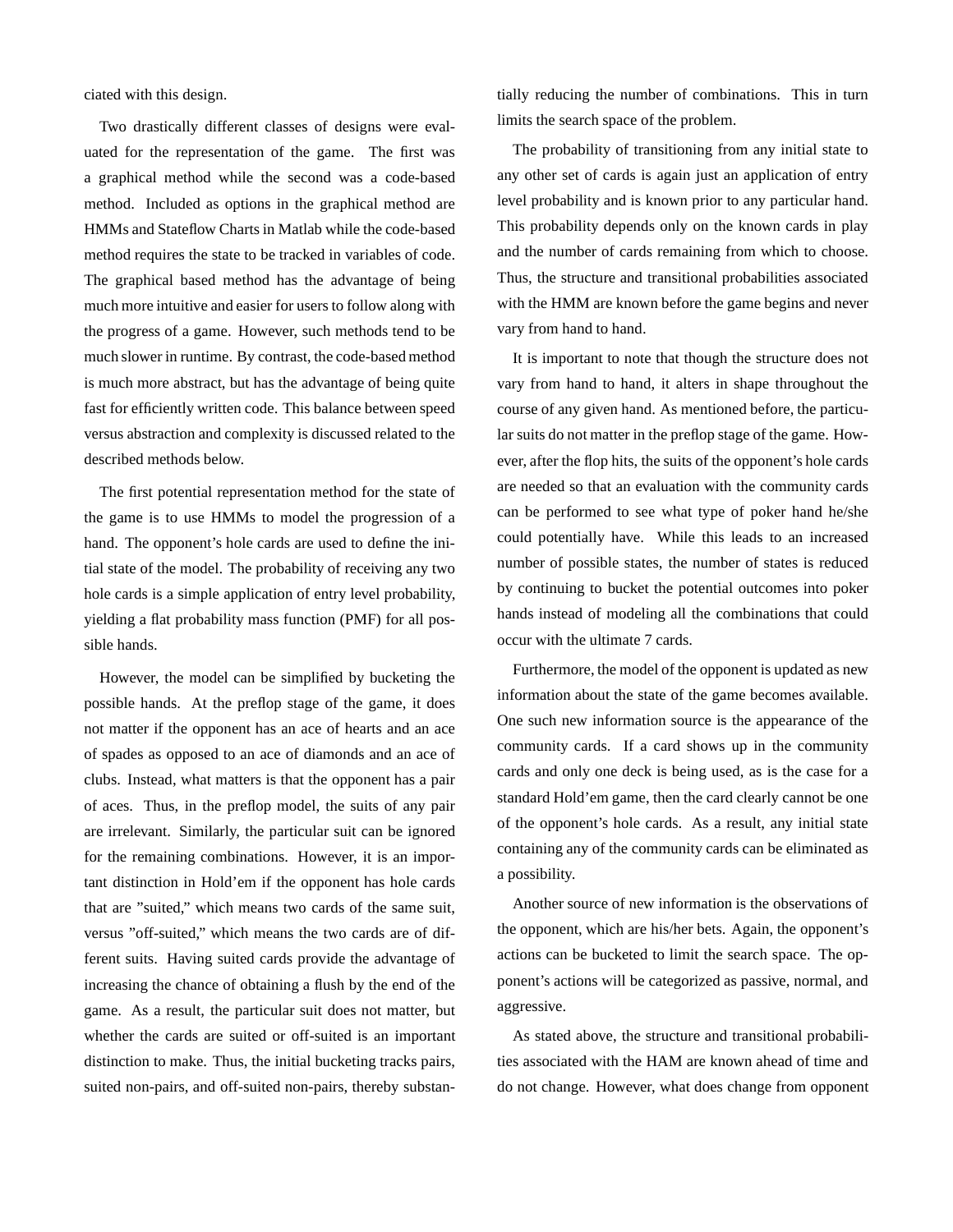to opponent, or even from hand to hand, is the observational probability, or the likelihood of the opponent taking a certain action at any state in a hand. The observations are the only information present that are directly related to what a particular opponent has for hole cards. As a result, the problem of inferring an opponent's hand is essentially one of conditional probability: given the current state of the game (the community cards and the opponent observations), what is the probability that the opponent has any particular pair of hole cards. With HMMs, this then becomes a problem of hypothesis testing. Each state can be evaluated for consistency with the opponent's previous actions and the community cards that are available. If the actions seem inconsistent with a particular hole card pair, then this pair is not a likely candidate for the opponent's cards.

The observational probabilities are clearly of vital importance to the inference process. If this method were to be selected, the Bayesian Nets would be used to populate the observational probabilities. This could be done by, on a high level, embedding a Bayesian Net into a particular state to determine the probability of an action given a number of discrete and continuous variables identified as important. The Net could then output the probability of seeing any particular observation for a given state.

A very similar method is to use Matlab's Stateflow charts to control the flow of the game. Many of the same development discussed above applies directly to this method. For instance, the hole cards would form the initial state and then transitions would occur based upon the cards shown in the community cards. These transitions would have predefined probabilities. The reason that this method is distinguished is that it is not just graphically-based, but is in fact graphical in implementation as well. The user could follow the flow of the game care of a GUI. By contrast, the HMM would be based on the graph, but would still be implemented in code, requiring an additional GUI to be written in order to achieve actual visualization.

The final method evaluated was a code-based model. In this method, the state of the game is tracked solely through

variables stored in the code. If a player bets, the pot is increased, their active money is increased, the amount of money required to call is increased, the number of active players is incremented, and so forth. This method allows the greatest flexibility in that any change that needed to be made to the model could theoretically be added with as few as a couple of lines of code. However, this method has the disadvantage of being the most abstract, requiring users to interact over a console instead of a GUI. However, a final major advantage is that the code-based method can easily incorporate code written previously written by other people that has been made freely available to the public. Examples of such code include hand evaluators. Numerous poker hand evaluators can be downloaded from the internet. All of these tools allow the user to specify known cards with the result being the best possible hand available from the cards. These can then be modified to enumerate the different possibilities a villain could have, which would be quite useful in the hypothesis testing of the inference.

The code-based model was selected as the implementation method for the representation of the state of the game. Several factors went into this selection. Perhaps the most dominant reason is that the two graphical methods suffer from the curse of dimensionality. Even if the aforementioned bucketing is performed preflop and then subsequent hands are bucketed based on poker hand type, the number of states is tremendously high. Furthermore, bucketing causes the model to be inherently less accurate than if bucketing was not employed. It was deemed infeasible to physically draw all the states in Matlab, let alone connect them with the necessary logic. Furthermore, the code-based method ties in well with the specific parser choice for information extraction. With the added benefit of employing hand evaluators at our discretion, the code-based model was a clear choice.

### **Statistical Inference**

In order to perform inference tasks in Hold'em with Bayesian Nets, we needed a method for generating the nodes, structure and parameters of these graphical models.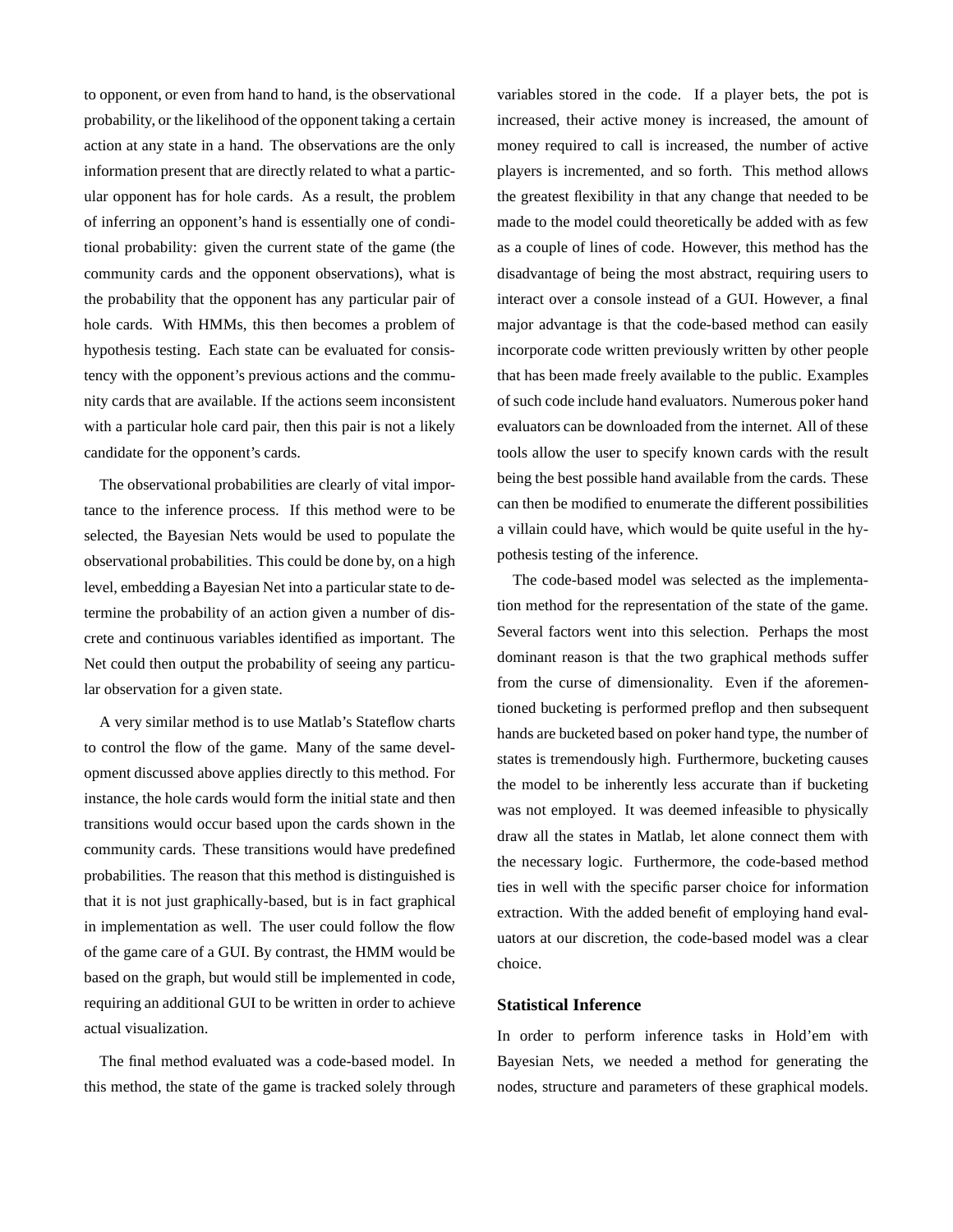The choice of variables of interest must be done by an expert, since the game transcripts do not have any raw statistical data from which to define the nodes of our Bayesian Net. For example, one variable that factors into human play is the notion of pot odds. This variable is a ratio calculated by dividing the total pot size by the amount a player must currently put forward to play. Therefore, we needed a concise selection of variables from domain knowledge to be incorporated into a representation. For the topology, we also had the choice of learning or specifying the topology. Since the variable definitions nearly capture the notion of a correlation with other variables, using expert knowledge here would be nearly trivial. For example, hand-strength and actual hole cards are connected, while hole cards and pot odds are not. However, there are a number of packages for learning the structure of Bayesian Nets, thus providing an attractive and more optimal alternative to expert knowledge. When increasing the number of variables of interest it appears that learning the structure may be more desirable, especially if there is a high density of possible connections. Most of these structure learning algorithms involve the use of search(i.e. hill climbing) for the best structure, given a scoring metric. Furthermore, the parameters in the form of Conditional Probability Distributions, of a given structure must also be specified. Again the choice must be made between expert knowledge and statistical learning. Because the estimation of these parameters involves a great deal of calculation, this part of the project seemed more suitable for an algorithm. Finally, given the fully specified Bayes Net, one must be able to generate inferences given some observed data. To perform this action, a number 'inference engines' are available. These inference engines are useful for different problem specifications, since the choice of engine involves trading off a number of factors including speed, accuracy, and restrictions on node types.

### **Implementation**

This section of the paper describes the design and implementation of a poker inference tool, and our evaluation of

the tradeoffs associated with each decision made during the process.

### **Database Generation**

With the hand history-specific parser and code-based model selected for the design, a critical decision needed to be made regarding which programming language to use to implement the design. Given that this was deemed to be Brian's section of the project, the real options for programming languages were C/C++ (heretofore just referred to as C), Matlab, or Python, though his experience with Python was extremely limited. Brian decided to implement the database generation code in Python with time intensive tasks to be done in C.

A number of factors went into this decision. The condensed timeline of the project eliminated C from contention. While C is the language Brian is probably most comfortable with, writing a parser in a language as low level as C would have taken substantially longer than writing in a higher level language such as Python. As stated earlier, the database was deemed to be important to produce as quickly as possible so that the Bayesian Net could be tweaked for a maximum amount of time. Producing a quick parser in C seemed impractical given the scope of the parser required, especially if a famous hidden C bug appeared. Plus, since the project had no realtime requirement for the data, there was no need to suffer through the pains of C just to get the performance enhancement.

The time savings of Python was not just anticipated due to the high level nature of the language, but also through the option of using regular expressions to aid in the parsing. While Brian had little to no experience with either Python or regular expressions, he decided that it would be faster to teach himself Python and regular expressions than to write a parser in C. This was based on his experience with writing a C parser while interning at Lockheed Martin two summers ago. This gamble, which probably admittedly took a fair amount of hubris to make, ended up paying off in the end. As for Matlab, we decided that we did not want everything to be limited to having a version of Matlab installed on the computer. Instead, we wanted as generic a program as possi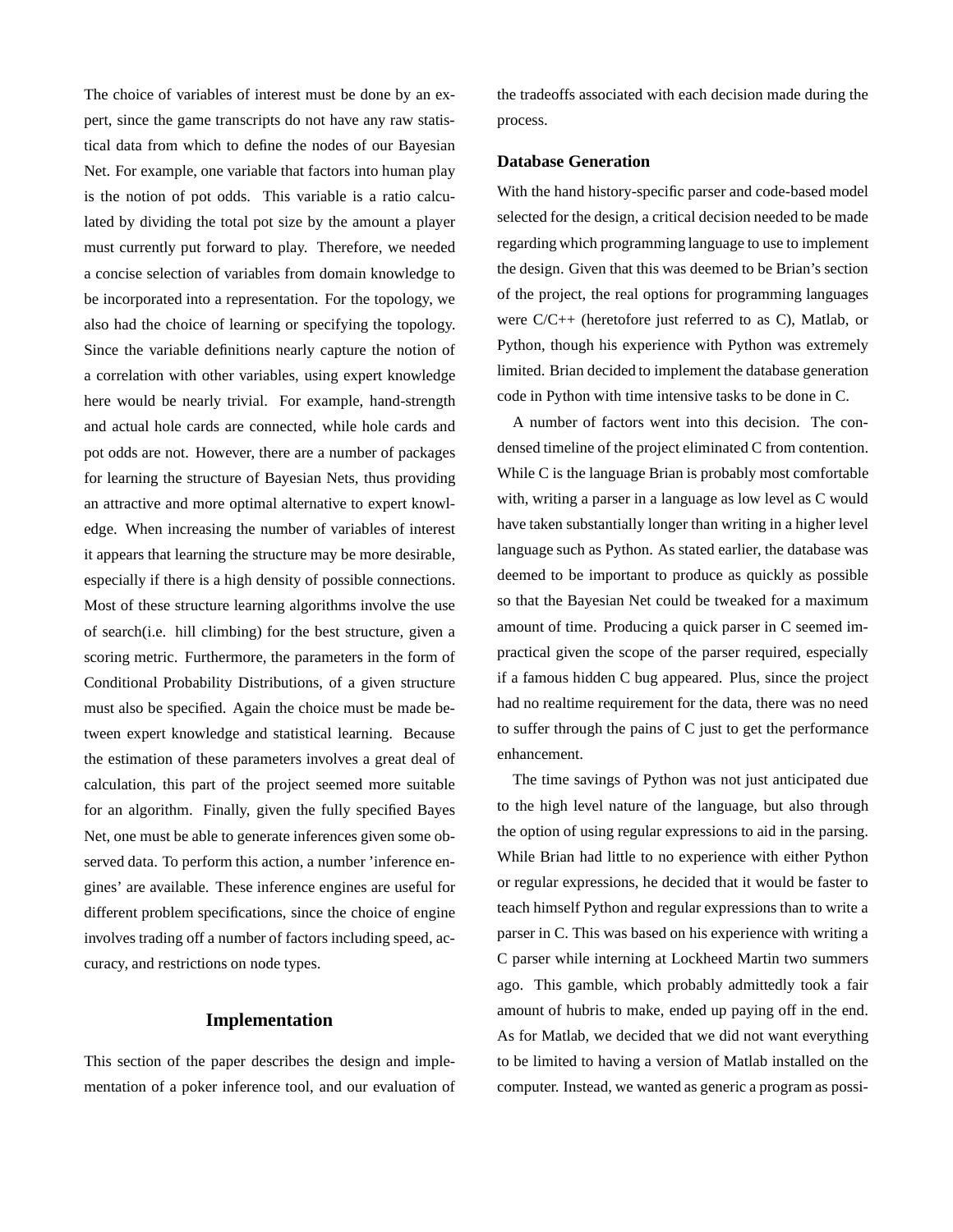ble. Plus, the benefits of Matlab code similarly be achieved in Python.

The best way to describe the high-level detail of how the created is to walk through an example of parsing a sample hand history for one particular game of Hold'em. A sample hand history file is showed below. It will be referenced throughout the next section.

```
#Game No : 1597832386
```
\*\*\*\*\* Hand History for Game 1597832386 \*\*\*\*\* \$3/\$6 Hold'em - Tuesday, February 15, 23:32 Table Table 11280 (Real Money) Seat 8 is the button Total num of players :  $\frac{10}{100}$  (2011) [85.5]. Seat 1: AA Killer ( \$131.5 ) Seat 2: T Furgeson ( \$229 ) Seat 3: Kasugai ( \$145.5 ) Seat 4: billpokerwon ( \$100 ) Seat 5: Tallpower ( \$259.75 ) Seat 7: nychig ( \$17.5 ) Seat 8: Grinning\_Dog ( \$101 ) Seat 9: thirddan1 (\$150) Seat 10: Zestaa ( \$154 ) Seat 6: teraldino ( \$150 ) Zestaa posts small blind [\$1]. AA Killer posts big blind [\$3]. \*\* Dealing down cards \*\* T Furgeson folds. Kasugai folds. billpokerwon calls [\$3]. Tallpower folds. nychig calls [\$3]. Grinning\_Dog folds. Zestaa calls [\$2]. AA Killer checks. \*\* Dealing Flop \*\* [ 6h, 4d, 3h ] Zestaa bets [\$3]. AA Killer calls [\$3]. billpokerwon calls [\$3]. nychig calls [\$3]. \*\* Dealing Turn \*\* [ 9c ]

```
AA Killer checks.
billpokerwon checks.
nychig bets [$6].
Zestaa calls [$6].
AA_Killer folds.
billpokerwon calls [$6].
** Dealing River ** [ 8h ]
Zestaa checks.
billpokerwon checks.
nychig is all-In [$5.5]
Zestaa folds.
billpokerwon shows [ Ah, Qc ] high card ace.
nychig doesn't show [ Jc, Qs ] high card queen.
billpokerwon wins $50.5 from the main pot
with high card ace.
```
Zestaa checks.

The first step in encoding a hand was to see if it contained any useful information to the problem. Since Hold'em is inherently a game of hidden information, unless the game goes to showdown, the villain's cards remain hidden. As a result, in order for a given hand history to be of use in providing information from which learning can be performed, it must be of a game that either went to showdown or had a player present whose cards are available in the history. This example was selected because two players went to showdown. This can be ascertained by searching the hand history for the word "show" or the string "doesn't show." The reason that "doesn't show" is an option here is that in this particular game, if a player goes to showdown and loses, they can select to not graphically display their cards to the rest of the table. The information still obviously is placed in the hand history, though. Since these strings were matched, the game is of use to us and parsing continues.

Next, the players are populated in a list based upon the seat order. This is clearly seen in the hand history as "Seat x: playername." While doing this, the player who is on the button (the player that is last to act) is read in and stored. The blinds are also collected and the pot amount is updated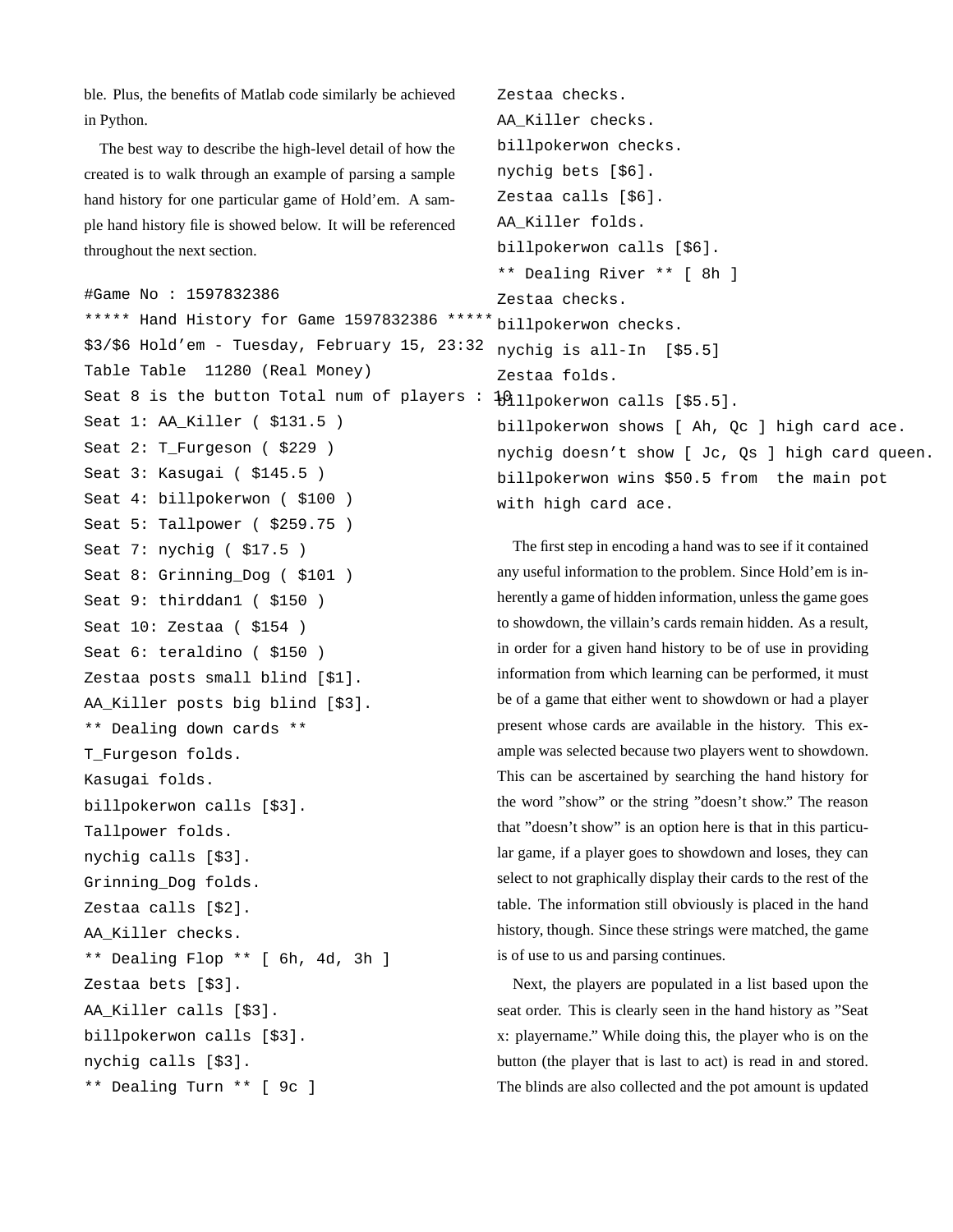to reflect this.

At the beginning of every betting round, the position is established for each player. In the non-preflop rounds, the player's position is simply the order in which they act. This can be most easily seen by looking at the betting round associated with the flop. In this round, Zestaa has a position of 1, AA Killer has a position of 2, billpokerwon has a position of 3, and nychig has a position of 4. This information is updated before each betting round. The only difference with preflop is that the player posting the small blind is said to be in position 1 and the player posting big blind is in position 2.

Finally, the actual action is parsed. It is important to note that only the players who show their cards have their information written to the database, but all the actions affect the current state of the game. Instead of going through the entire hand, only a representative sample of the preflop will be demonstrated. The variables being stored for the state of the game include pot size, number of active players, amount of money required to call, and board cards. Then, information for each player is stored, including if they are active, their position, how much money they contributed to the pot in the current round, and, if they show down in the end, their hole cards.

Before the betting starts, the pot has a value of 4.00, which is the value of the blinds and the amount to call is 3.00, which is the value of the big blind. Also, the board cards are empty, the number of players equals 8 (though 10 are at the table, only 8 are actually playing, which you can tell be looking at who acts),

To start off the action T Furgeson folds. As a result, the active variable is set to false and the number of active players is decremented. All the other variables remain constant. The same process is followed when Kasugai folds next. Next, billpokerwon calls for \$3. The number of active players stays the same this time, but the pot size and amount of active money for billpokerwon is increased according to the value of the bet.

However, billpokerwon is one of the two players who ul-

timately goes to show down. As a result, his current information is written to the database before it is updated. This is to save the state of the game so that the Bayesian Net can learn the necessary parameters to perform a future inference. All the variables of interest as specified in the Bayesian Net are then written to a database file, with tabs delimiting the fields. In order to get the required hand score and hand score by river values needed by the Bayesian Net, a hand evaluator written in C is called with billpokerwon's known cards of Ah Qc used as arguments.

The same process is repeated for all the subsequent actions in the game. As stated earlier, every action updates the appropriate variables in the state of the game (a raise increases the pot, active money of the player, and amount to call while the number of active players remains the same) while only the state of players who eventually show down are written to the database.

#### **Learning with Matlab Bayenet Toolbox**

We had a number of choices for representation of the structure and parameters of our Bayesian Net, and the algorithms used to perform inference on that net. Our primary choice was to use pre-existing software packages to do the learning and inference, or to write our own. Although having the freedom of a customized Bayes Net implementation was attractive, for the goals of the project we decided to leverage existing work. However, even within the space of available packages, we had to narrow down our choices. In looking at the features of each of our choices, we narrowed it to the Matlab Bayes Net toolbox, and the CMU AutonLab Bayes Net Learner (Andrew Moore), each freely available and portable to our development environment. Between the two, we chose the Matlab option because of the extensibility of the representation, and the overall user-friendliness of coding in Matlab. However, although the interface and representation was simple, this package provided little documentation and support for problems. Therefore, the process of learning how to properly specify and/or learn a Bayesian Net structure and parameters involved a time-consuming learning curve. In hindsight, it may have been better to im-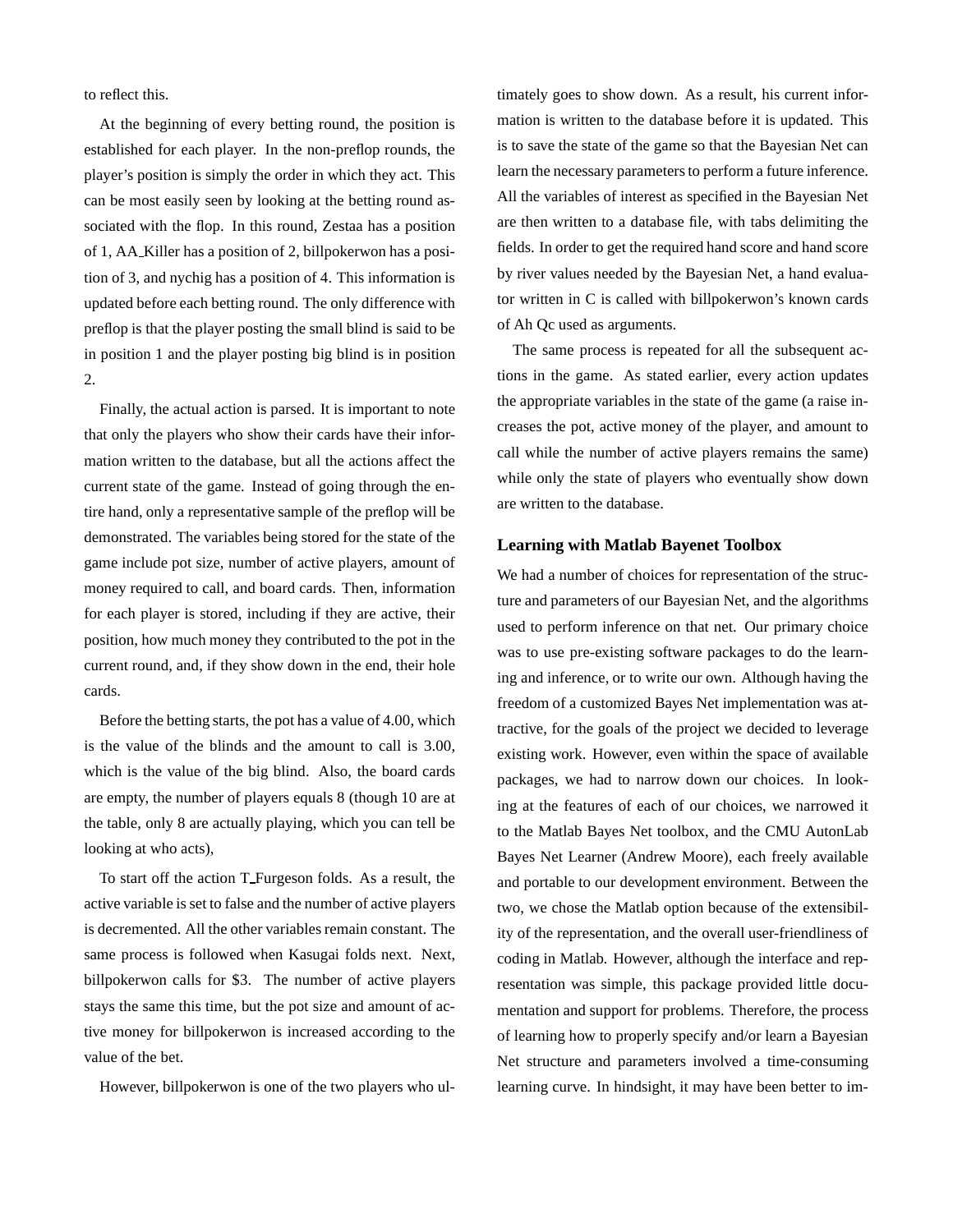

Figure 1: Expert Bayes Net Structure for Hold'em inference

plement the Bayes Net Learner from scratch, but that may have been a project all in its own.

Once we chose the Bayes Net Learner, we used expert knowledge to specify the parameters of interest. Based upon knowledge of the game, we chose pot odds, position, number of players in the hand, actual action, hand strength, hand strength by river(potential). These variables needed to be extracted from the transcripts of hands and incorporated into the database generation to provide this step with the correct data.

In addition, we needed to specify the topology of our variables of interest. Our topology choice, shown in Figure 1 captures what we feel is a range for the top four most likely influencing variables on an opponents actions. Although this choice is a simplification of the overall number of variables, it demonstrates the ability for the Bayes Net to decouple these complex relationships into parent-child connections, and then subsequently learn the parameters of the Conditional Probability Densities using Maximum Likelihood Estimation.

Using the 476,468 database entries generated during our training set extraction, we ran Matlab Bayes Net toolbox sequential Bayesian parameter updating algorithm. On a Windows Pentium 4 3.6GHz system with 2GB of RAM, the learning takes nearly 30 seconds. Considering the size of this database, these performance metrics are acceptable.

#### **Component Integration**

The different components of the project were all brought together through the tremendous coding-glue that is Python. The database generation was done through the use of two python scripts, dbgen.py and driverDBgen.py. dbgen.py performed the generation of the database information for any given hand history file while driverDBgen.py acted as a shell script that called dbgen.py repeatedly for all available hand histories. Inside dbgen.py, the C hand evaluator and other functions were called as necessary.

The learning and evaluation of the Bayesian Net were also controlled through the use of Python. First the test cases were generated by a script entitled testgen.py, which was driven by driverTestsGen.py. Another script was added to the repertoire in the form of driverInference.py. This is truly the most overachieving script. It kicks off driverTestGen.py in order to generate all of the test cases to evaluate. It then calls the Matlab executable of the Bayesian Net to perform the inference based upon the supplied evidence. It then takes the guesses supplied by Matlab and writes the results along with the actual cards to a file entitled results.txt.

# **Evaluation**

To test the accuracy of our trained Bayesian Net, we ran 20 randomly selected tests witheld from learning as a validation set. These 20 tests were generated using driverInference.py script and passed to our Matlab executable. For each test, this executable generates a Probability Mass Function across our distribution of a handstrength variable. Recall that our handstrength variable is discretized into 10 buckets, so at best our current implementation will make a correct inference to within a specific decile of hands. We use this PMF to make an estimate of actual hole cards by enumerating a weighted contribution from the two deciles corresponding to highest distribution of probability mass. We weight the contributions such that that 75

On these examples, our inference mechanism overestimated the value of an opponent's holding on all but two trials. On the successful runs, our system accurately predicted the final showdown hand of a particular opponent to within the top 10 possibilities. Consdering the fact that there are 1326 possible preflop combinations to guess from, we con-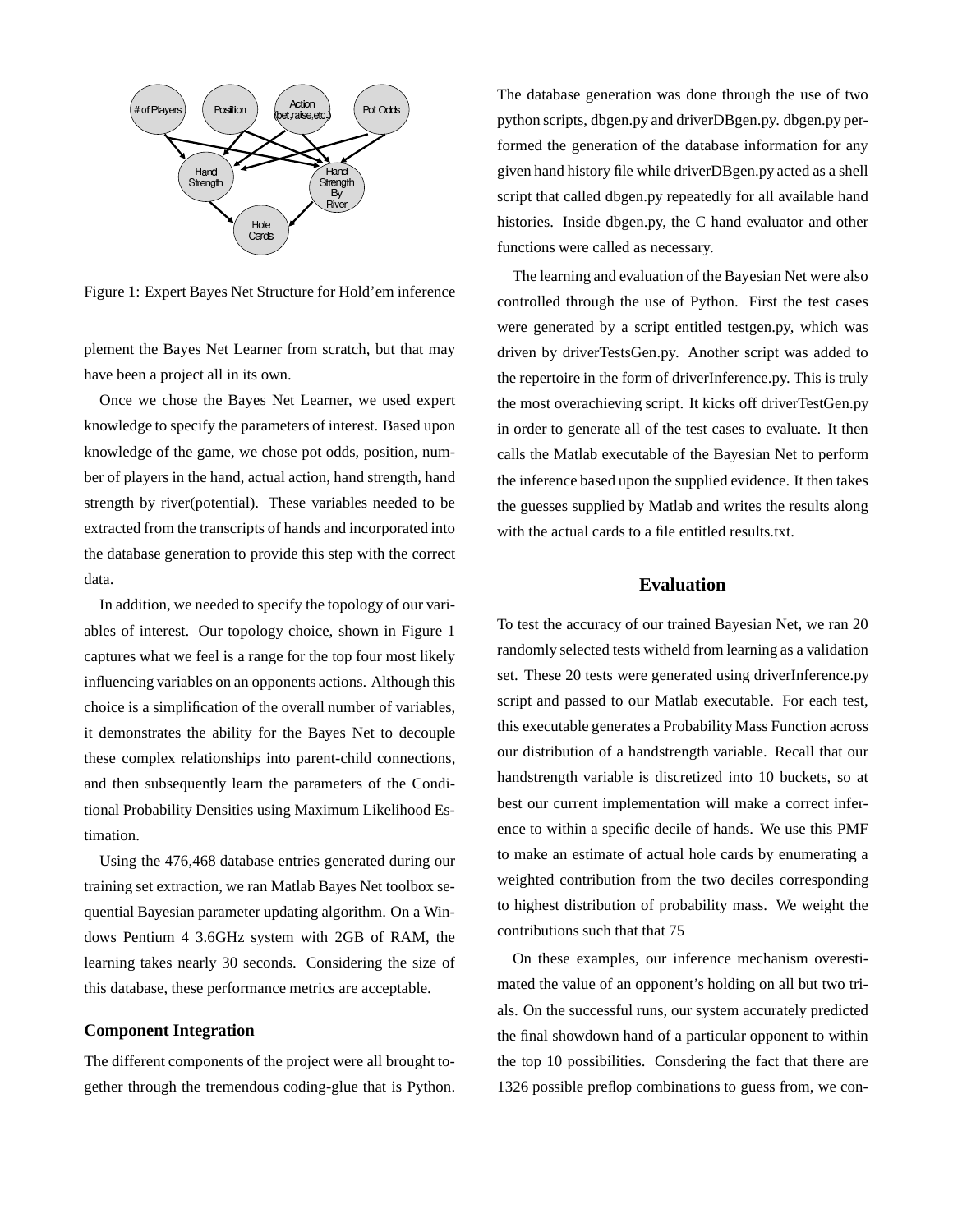| Variable      | Description                | Discretized Domain                         |
|---------------|----------------------------|--------------------------------------------|
| action        | action taken by player     | {fold, check/call, bet/raise }             |
| pot_odds      | size of bet: size of pot   | $\{[0-5), [5-10), , [20-25), \text{inf}\}$ |
| position      | player position wrt dealer | {blinds, early, middle, late }             |
| num_players   | number of active players   | {shorthanded, mid, large, full }           |
| hand_value    | current evaluation of hand | $\{[0-10), [10-20), , [90-100]\}$          |
| hand_riverval | hand potential by river    | $\{[0-10), [10-20), , [90-100]\}$          |
| hole_cards    | specif. of hole cards      | ${0,1,21325}$                              |

Table 1: Discretization policy for variables.

sider these results promising in that we may begin to see useful results from only a few improvements to the system.

# **Conclusions and Future Work**

In conclusion, we implemented a inference tool for Texas Hold'em Poker that produced a top 20 list of possible hole card values for an opponent given the evidence of the villain's actions. This inference was produced through the use of a Bayesian Net that was implemented using a freely available Bayesian Net toolbox for Matlab. The results produced by the inference did not yield a high rate of accuracy.

The lack of accuracy of the predictions should not be interpreted as a failure of this method for this particular problem. Given the condensed time frame of the assignment, accuracy was purposely sacrificed to accommodate the necessarily small scope of the project. We knew that a 1-semester development cycle would result in this low accuracy.

Several modifications to the methods could result in drastically improved results and the authors fully intend to continue this work into the summer and beyond. One such improvement would be to use a much more complex Bayesian Net. The design of this Net was actually completed back in early April, but we decided its implementation would take longer than the given time frame. It was at this point that we simplified the Net to the version presented in this paper. Dramatic improvements could also be seen by employing either a dynamic Bayesian Net or an HMM in conjunction with the Bayesian Net to track the changes in information throughout the game. Doing show would allow us to alter the parameters of the Bayesian Net depending on the stage of the game. This is important because the variables of interest have the potential to change drastically throughout the game. For instance, 7:1 pot odds preflop is drastically different than 7:1 pot odds on the river. To simplify the implementation, the current model has no sense of altering these parameters. It also has no sense of memory. Said differently, it does not perform the hypothesis testing referred to earlier over an entire path of actions, but instead just gives a guess based upon a single action. Again, this was a conscious choice to reduce the scope of the problem, but in doing so, accuracy was sacrificed. Finally, these and other changes will be made in an attempt to steer the project in the direction of achieving a Texas Hold'em strategy for the program. The goal of this is to ultimately have a human competition Texas Hold'em player.

#### **References**

Billings, D.; Burch, N.; Davidson, A.; Holte, R.; Schaeffer, J.; Schauenberg, T.; and Szafron, D. 2003. Approximating game-theoretic optimal strategies for full-scale poker. In Gottlob, G., and Walsh, T., eds., *IJCAI*, 661–668. Morgan Kaufmann.

Davidson, A. 1999. Using artifical neural networks to model opponents in texas hold'em. http://spaz.ca/aaron/poker/nnpoker.pdf.

Davies, S., and Moore, A. 2002. Interpolating conditional